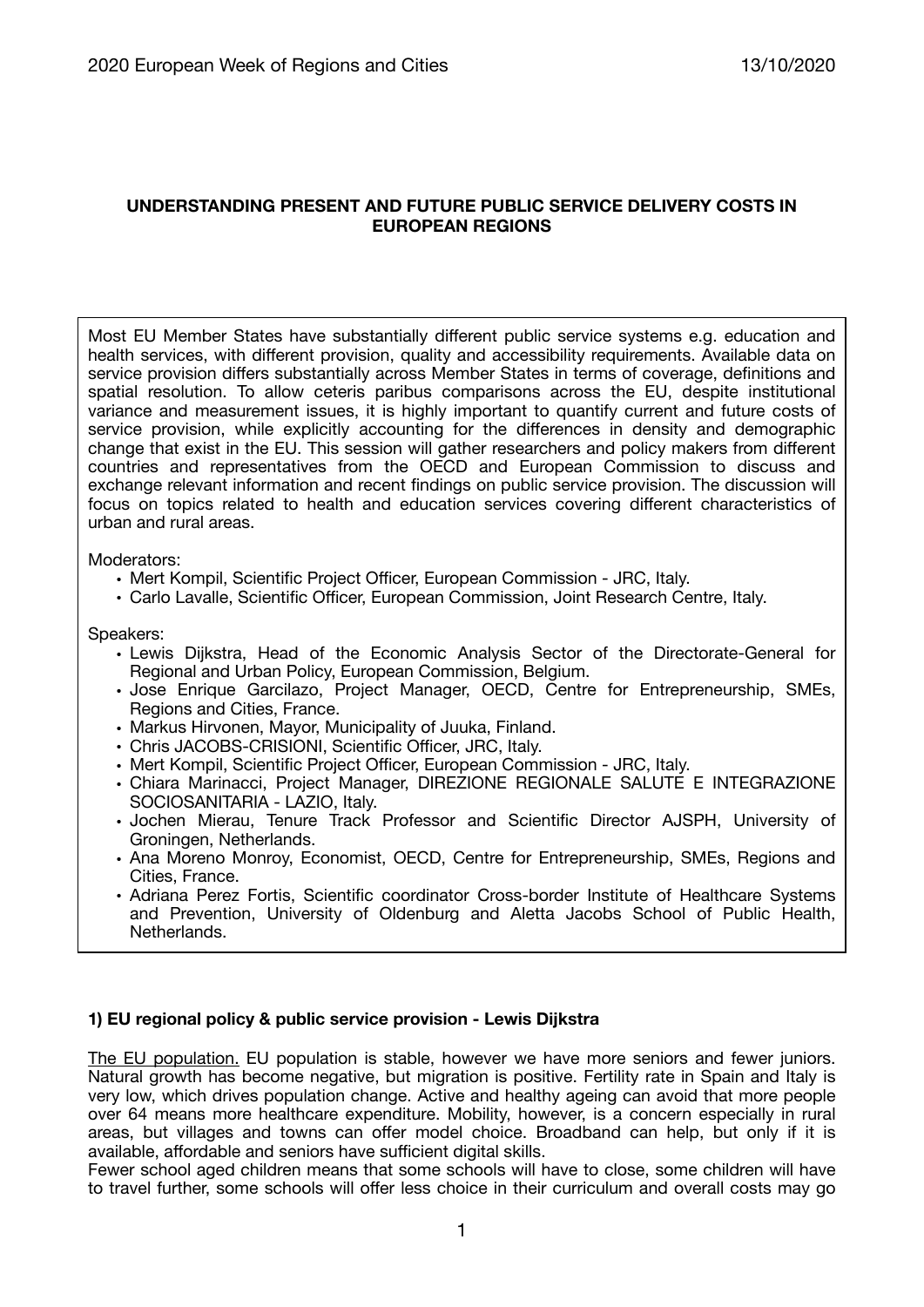up. Can a school anchor a community? Does closing a school lead to even more population decline?

Focussing on rural regions. They already gave an older population (45 vs 43 in 2019). The rural population between 2014 and 2019 shrank (-0,17% a year) due to negative natural change (-0,23%), but net-migration is still positive (0,06%). Rural population reductions are projected to continue (-0,2 - -0,3%). Rural regions have lower birth rates, but slightly higher fertility than urban regions. This is due to fewer and older women in rural regions. Distances to education and healthcare are already greater. Rural regions tend to have a lower GDP per head than other regions.

Rapid change is rural. Rapid changes in population occur most often in rural regions and are always rapid reductions. Regions with a GDP per head below 75% of the EU average may struggle to finance the necessary adjustment costs. Focus should be on quality of life and access to services, not on trying to reverse population decline!

Demographic change will affect access to healthcare and education. Policy responses should consider the spatial distribution of the services, the spatial distribution of the targeted population, digital forms of access (including the availability, affordability of broadband and the digital skills to use them), the unavoidable trade-off between cost and distance. Grid population by age and sex will become available, but reliable, exhaustive and annually updated locations of schools and healthcare are needed.

What will we do when elderly population can't drive a car anymore?

Rural vision: access to services and broadband are key questions.

### **2) Understanding present and future public service delivery costs in European regions – objectives and initial outcomes of the project - Ana Moreno Monroy, Chris Jacobs-Crisioni and Mert Kompil**

How much more expensive is it to provide services in rural areas? Public service provision is challenging for rural areas due to high transportation costs, low economies of scale and scope, difficulty in attracting and retaining professionals. There is currently no available monetary estimates and projections of cost of public service delivery by type of human settlement.

Preparing for future needs.

- Estimation of future school delivery using population projections at grid-cell (1km2) level.
	- Demand: present and future population by age group.
		- Supply simulated facilities based on optimal access placement.
- Model costs at facility level considering:
	- Costs arise in the facilities (e.g. schools), not in the areas (e.g. school districts).
	- Public services are local, and are provided close to places of residency.
	- Additional costs arise as a result of smallness.
	- Transport costs are not necessarily born by the government.

Decision support system for demographic change.

- Compare school cost across EU countries driven purely by geographical and settlement structure differences.
- Estimate the impact of changes in teacher compensation and class sizes across areas and settlement types.
- Compare costs of current school network with efficiently placed schools.
- Estimate the increase in school cost by settlement type of future population changes under different policy scenarios.
- Understand the effect of school reorganization on student travel times in rural areas.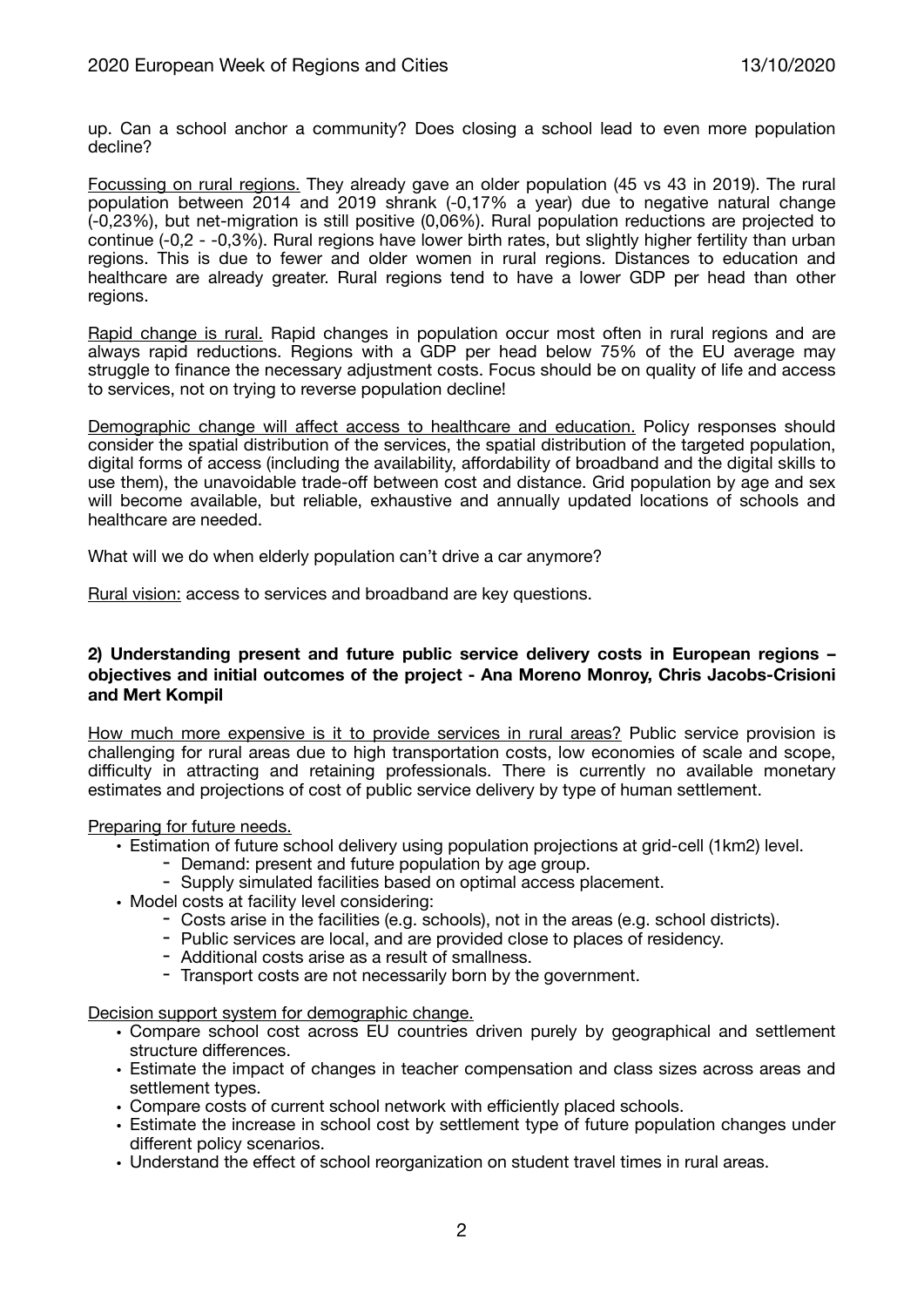Modeling facility distribution based on population distribution.

- Observe spatial distribution of relevant service users (e.g. children in primary school age).
- Step by step, distribute facilities based on bounding conditions.
- Allocate users to facilities (e.g. children to schools), measure travel times and estimate school expenditure per user.

Estimating schools costs.

- We set parameters to EU averages where available or based them on actual school data for England where no EU equivalent was available.
- We take advantage of well-behaved functional forms to draw likely values for schools ordered by their size.

Education expenditure in England.

• School size influences cost per student, e.g. because small schools tend to underuse capacities.

In rural areas, schools are farther and costier.

### To retain similar efficiency levels, schools may be even farther!

- Calculating costs and travelled distances according to three model variants:
	- facility placement optimized for now, student allocation for now ;
	- facility placement optimized for now, student allocation for 15 years from now ;
	- facility placement optimized and student allocation for 15 years from now.

### Delivering quality education in rural communities.

• Restructuring schools networks (consolidating schools and school clusters).

- Costs and performance outcomes are not immediately improved because of the consolidations. Another alternative is putting clusters (cooperation between schools) and train teachers to expand their skills in rural areas.
- Digital and comprehensive approaches (ICT-based support and service col-location).
	- Service co-location allows social innovation (creating school hubs in different levels).

Delivering healthcare in rural communities. All the outcomes are mediated by individual factors (income and education levels, ageing population and lifestyle factors). Besides the individual factors, 3 objectives co-exist at the same time: cost, quality and access (c.f. big and urban hospitals are better trained to deal with heart attacks). There are more medical needs in rural areas.

- Comprehensive measures: reinforcing primary care and integrated care.
- Innovative approaches: telemedicine and new forms of rural hospital organisation.
- Multi-strategy for workforce attraction & retention.

3 main gaps in the service provision:

- Normative: little consideration of spatial scope in regulation and limited funding.
	- decoupling of activity and place (careful balance of migration versus efficiency) and horizontal (broadband) ; targeted too.
- Digital skills: substantial gaps and insufficient training uptake.
	- integrate education/health care on digital models and substantial ; smart funding for digital upskilling.
- Internet access: lower speeds and older technologies, fewer options/less value and latency, caps, etc.
	- redesign subsidies ; exploit different competition models (cooperatives, publiclyowned entrants, PPP's).

Better governance for better service provision: challenges and policy options:

• Spatial spillovers and externalities: earmarked transfers to subnational governments, joint delivery through cooperation agreements, upscale responsibility.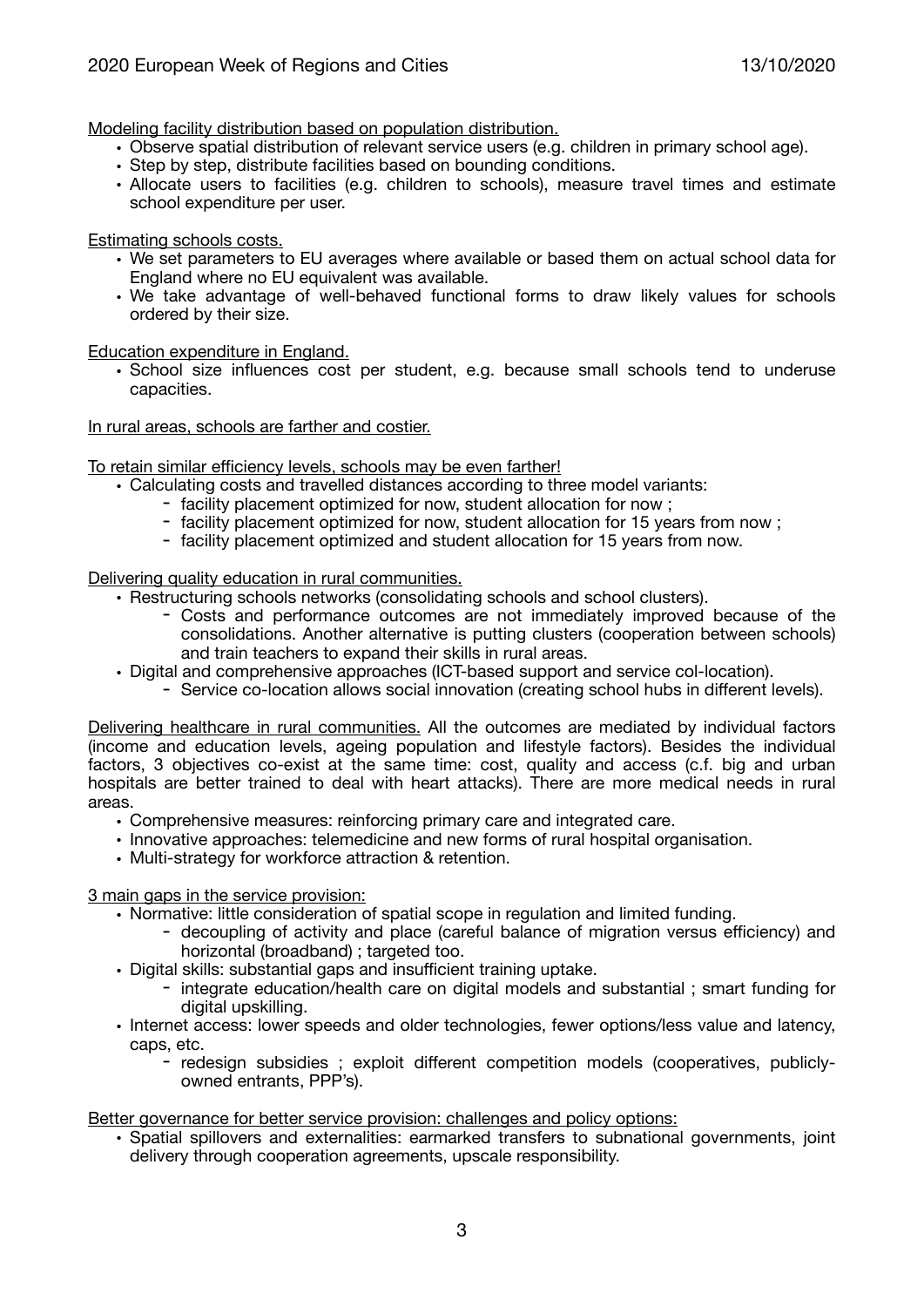- Lack of scale economies: facilitate inter-jurisdictional cooperation or with mergers, outsource to private entities or other subnational governments.
- Funding, responsibilities and capacity issues: rely on local revenues to financing their services, make funding consistent with functional responsibilities, identify and address overlapping responsibilities, implement well-designed capacity development programmes.
- Wrong scale of service provision: plan delivery in functional regions/areas, promote cross border-region projects by facilitating legal frameworks to enhance collaboration.

#### **3) The Northern Netherlands Health Landscape: A Regional and Cross-Border Perspective - Jochen Mierau and Adriana Pérez Fortis**

The European health landscape in transition.

- Relatively more older adults, but they are healthier than today's older adults: more healthcare delivery with fewer healthcare workers per patient.
- More comorbidity and polypharmacy, focus on chronic and life-style related diseases: a substantial part of the burden of disease could have been reduced through prevention.
- Improved organization of care, cure and prevention as tools for cost-containment: integration between formal and informal care and between social and healthcare, (improved) utilization of cross-border healthcare facilities.
- Regionalization in areas of 3-4 million inhabitants (i.e., HRA's of Tertiary Centers): e.g. Northern-Netherlands, Lower-Saxony may be two or three regions.

Groningen region: within 50 km distance, there is the area with the highest increase population in Europe and the highest increase of depopulation in Europe.

Socioeconomic differences in health.

- A lion's share of the literature deals with differences in average outcomes across individual's in different socioeconomic groups:
	- vet differences within socioeconomic groups are sufficiently large that reducing them can lead to very significant cost savings.
	- there are many healthy poor neighborhoods that potentially hold the key to breaking the bond between poverty and ill health.
	- integrating social policy and health policy can be an allay to realizing these savings.
- Viewing health: health capabilities.
	- "A state of complete physical, mental, and social well-being and not merely the absence of disease or infirmity" (WHO, 1948).
	- "The ability to adapt and self manage in the face of social, physical, and emotional challenges" (Hubert et al. 2001, BMJ).
- "Confidence and ability to be effective in achieving optimal health given biologic and genetic disposition; intermediate and the broader social, political, and economic environment; and access to the public health and healthcare system (Prah-Ruger, 2010, AJPH).

# Actors of the Northern Netherlands Health Landscape:

- Aletta Jacobs School of Public Health (founded in 2018).
- Participating faculties: all faculties of the University of Groningen and the University Medical Centre Groningen.
- Societal partners: province & municipalities, municipal health services, various health insurers.
- Academic partners.
- Network partners.

Some key developments:

- Prevention accelerator: joint programme with Menzis and UMCG to accelerate the implementation of evidence-based interventions.
- Prevention Board Groningen: regular meeting of key prevention stakeholders in the Province of Groningen to coordinate prevention policy.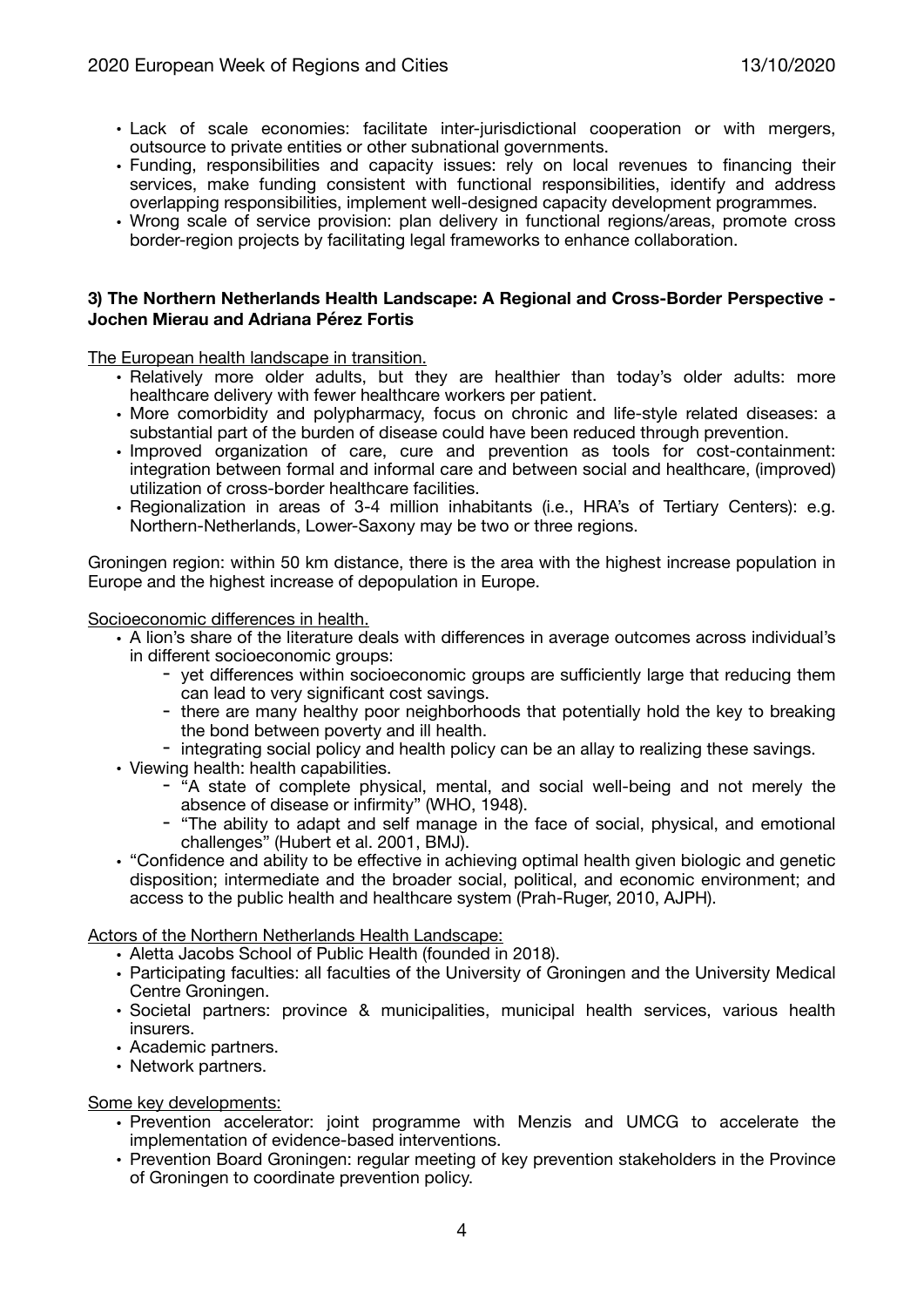- Educational programmes: minor, research master, summer schools and PhD courses aimed at challenge based public health education in co-creation with regional stakeholders.
- Population health data NL: National consortium bringing together population health data sources and making them beneficial for policy and research use.
- Public engament: outreach programs to engage with society at large.
	- Healthy Living Room: An RV that goes around to bring health promotion into neighborhoods.

Weekly Corona Barometer. It is a weekly surveys sent out of 135 000 adult participants of the Lifelines Cohort Study and Biobank. It aims to trace the virus and understand its impact on physical, social and mental health of the virus and the pandemic control measures.

Ems dollart region is a cross-border region. In this region, close to the border the prescription of antibiotics is higher and there is a lower density in healthcare structures.

- Make joint use of care infrastructure on both sides of the border.
- Both sides of the border continuously learn from each other: import and export health innovations.
- Is facilitated by the Cross-Border Institute for Healthcare and Prevention a joint venture between the Aletta Jacobs School of Public Health and the Department für Versorgungsforschung in Oldenburg.
	- a comparative cross-border survey of the health situations and facilities on both sides of the border.
	- Joint Agenda for knowledge development and transfer for health policy in both regions.

**Q&A: What are in your opinion the top 3 horizontal investments European Funds should support to improve healthcare in rural regions?** 

1- Facilitate a European Network of Regional Population Health Data Ecosystems (rural areas stand to benefit most from data-driven policy but hardly have the funds to build the infrastructure).

2- Stimulation funding for integrated primary care centers that can serve as health hubs for a larger spectrum of (chronic) treatments and that can alleviate the pressure on the hospital system. 3- Fund transnational policy structures, knowledge development in the regional context is key to make policies work.

The barrier that I see is the difference in the language and the cultural differences. But we are just in the process to start cross-border research projects, aimed to identify the main barriers.

**Q&A: Would you envision a way to combine a health data ecosystem with digital skills trainings, or should that fall under the demand/supply of universities in rural regions?**  Absolutely, so the Population Health Data NL ecosystem that we are building focuses very closely on building capacity of policy makers to actually use the data. I dod not know yet the concept of Digital Skills Training, I think it summarizes well what we aim to do.

# **4) Public service delivery, a case study from Finland - Markus Hirvonen**

As the town is in a very sparsely area, the provision of public service is challenging. Almost all the population is retired. School food is free and school is financed by state contribution and local taxes. Finland is a leading country in education. You cannot be a teacher without having a Master degree.

#### **Q&A: What are the source of public funds?**

Finland has a high tax rate. The State collects state tax and the municipality collects municipal tax. In practice, these taxes cover the costs. Finland has a special system. Rich cities collect a lot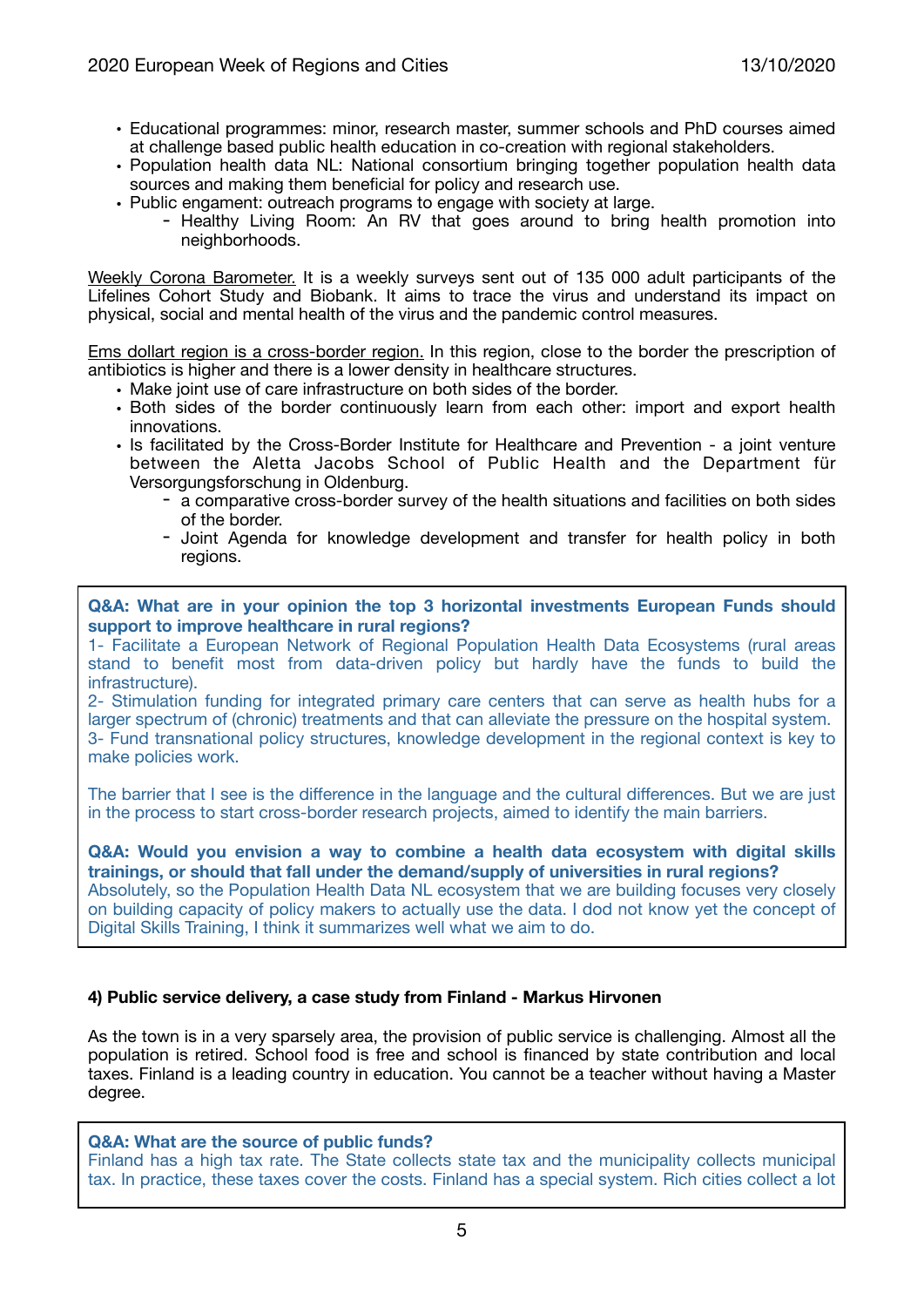of taxes, which is distributed to the provinces. This is called the equalization system. The system is widely accepted because a decentralized society is the goal.

### **Q&A: Are there minimum efficiency requirements for schools in Finnish municipalities? So, can it happen that a municipality in Finland does not have its own school if there are not enough children?**

The Ministry sets the requirements for the school. The curriculum is the same for everyone in basic education. There are no financial efficiency requirements for municipalities in Finland. Municipal state contributions and tax revenues must cover costs. The municipality can make choices about where to invest the money. Some invest more than the others. In Finland, there may be a situation where your own school ends completely. There is only one school left in Juuka. But here are still no municipalities without school.

### **Q&A: Can you tell us a bit about the health care reform going on in North Karelia? And specifically how it would affect the cooperative model?**

A consortium of municipalities has been formed in North Karelia. It does all the social and health care tasks. The consortium of municipalities has made extensive integration, i.e. combined primary health care, special medical care, emergency care, rescue and social care. This has brought wildly high cost savings to the municipalities in the area. We have reduced costs by millions of euros.

North Karelia has united all social and health care issues under the same administration and thus removed unnecessary borders between organizations.

# **5) Public service delivery, a case study from Italy - Chiara Marinacci**

National Health Service governance and Realignment Plans:

- Government of the health system by state and regions, with distribution of powers established by the constitutional legislation.
- Central Ministry is responsible for defining the Essential Levels of Health Care benefits (LEA) and on monitoring their homogeneous provision, according to efficiency and appropriateness criteria, throughout the country.
- Regions have exclusive jurisdiction in the regulation and organization of services, through Local Health Units and Hospitals.
- Regions not complying with full provision of LEA, according to efficiency and appropriateness criteria, are not entitled to receive full financing for health care.
	- Suscription of agreement between Region and Ministries (Health and Economy) for implementation of a Realignment Plan.
- Lazio subscribed a Realignment Plan since February 2007, still ongoing.

#### A new Person-centred vision.

Intervention lines addressing 3 needs categories…

- General population needs: active prevention strategies to increase screening programmes participation, vaccination and health promotion interventions.
- Acute patients "unpredictable" needs, requiring promptly responsive take-over, effective and efficient.
- Chronic patients "predictable" needs, addressable through regional interventions favoring pro-active and global management.
- … and interventions addressed to vulnerable population groups.

Chronic patients "expectable" needs. Chronic care model aimed at ensuring disease control, prevention and treatment of complications, commodities and disability. The principles of National Chronic Care Plan are the following:

• A new culture: from unexpected to predictable (involve and engage all actors, from persons to health care macro-system)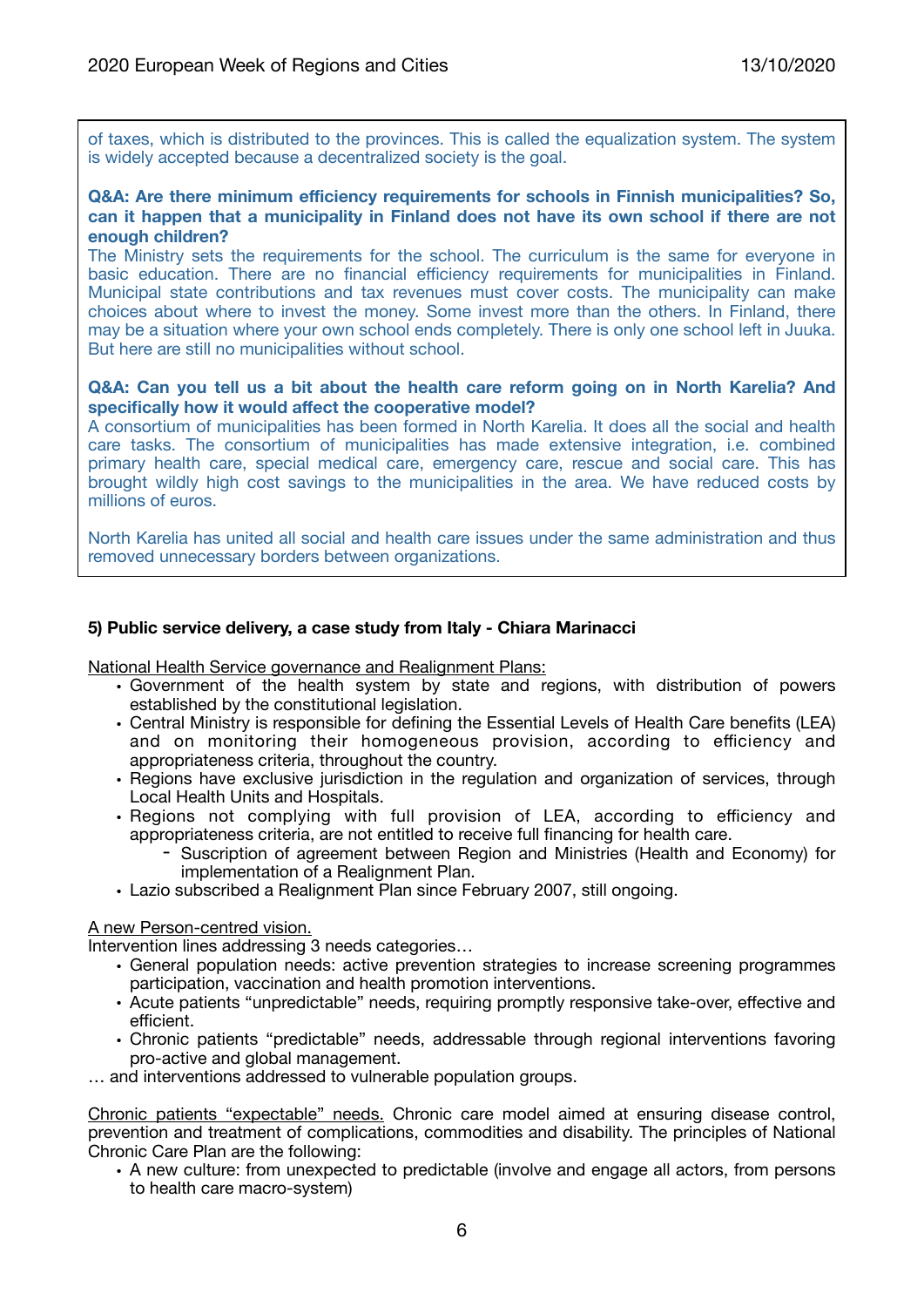- Person-centred healthcare system (patient-person not "clinical case" -, expert because of her/his history "co-existence" with her/his chronic condition)
- Home care (maintaining patients at home and reducing hospitalization risk)
- A different integrated impatient/outpatient care, also with the support of ICT (hospital as a highly specialized hub of the chronic care system, which interacts with outpatient specialists and Primary Care)
- Multidimensional assessment (patient/person-oriented)

Impulse to specific macro-actions in relation to COVID-19 emergency:

- 1- Stratification of population
- 2- Improving outpatient and community care:
	- susceptibility of multi-chronic patients to the unfavorable outcomes of SARS-COV-2 infection
	- improved proactive system and investments in primary care and District professionals:
		- to protect fragile population groups and ensuring compliance and adherence to chronic care pathways
		- care to confirmed COVID-19 cases in home isolation or other outpatient settings, also though the implementation of telemedicine and other innovative supporting technologies, as well as in the monitoring of residential structures.
- 3- Integration among different care settings
- 4- Fostering digital health and telemedicine
	- digitalisation and simplification of procedures (e.g. digital drug prescription)
	- tele-consultation connecting HUBS (INMI L. Spallanzani and the Children's Hospital Bambino Gesù) with all Emergency Department for SARS-COV-2 cases: 2529 teleconsultations carried ou (end Sept 2020) and only 13% infections needed patient transfer.
	- platform connecting district health operators: approximately more than 5000 operators with access to platform.
	- App (LazioDrCOVID) for tele-surveillance of cases at risk of contagion and tele-monitoring of cases.

# **Conclusions**

- Planning improvement of outpatient care, before the COVID-19 emergency, prepared the ground for interventions that the emergency accelerated and allowed to test, reinforce and/ or calibrate
	- fostering remote clinical interventions
	- increasing home care offer, where possible
	- simplifying processes and procedures and fostering their digitalization
- pandemic-related emergency as a driver for more investments in research and innovations that can put people at the center.

**Q&A: Great you mentioned the Hub & Spoke Model, I was going to mention it as an example of clinical networks. Italy is one of the few countries with national legislation for hospital care in rural regions. How important do you think this legislation is in carrying out the right type of policies for rural regions in Italy?** 

Legislation showed to be important but very difficult definition and updating reference parameters.

# **6) Discussion and concluding remarks - Jose Enrique Garcilazo**

- How to deal with ageing will be a critical issue. The situation is alarming in countries such as Portugal.
- How to address this demographic challenges? Population growth is declining in OECD countries.
- The current trend is that we need to repopulate places, but this does not work. We need realistic scenarios and planning them.